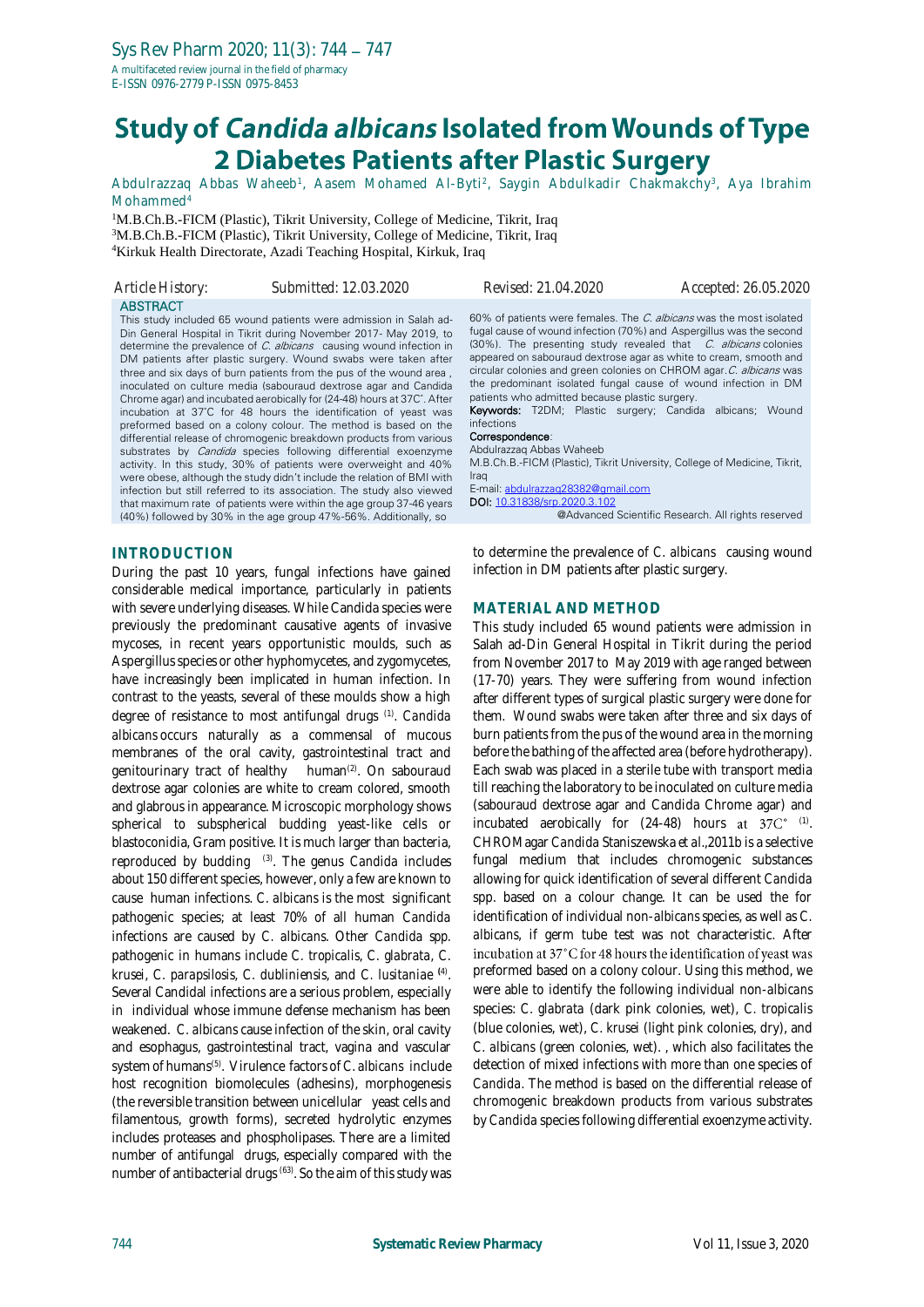## **FINDINGS**

In this study, 30% of patients were overweight and 40% were obese, although the study didn't include the relation of BMI with infection but still referred to its association. The study also viewed that maximum rate of patients were within the age group 37-46 years (40%) followed by 30% in the age group 47%-56%. Additionally, the study concluded that 60% of patients were females

| <b>Parameters</b> |                       | $n\%$                    |  |
|-------------------|-----------------------|--------------------------|--|
|                   | Non-Obese (18.5 24.9) | 30                       |  |
| BMI ( $kg/m2$ )   | Overweight (25-29.9)  | 30                       |  |
|                   | Obese $\geq 30$       | 40                       |  |
|                   | $17 - 26$             | 5                        |  |
|                   | $27 - 36$             | 20                       |  |
|                   | $37 - 46$             | 40                       |  |
|                   | 47-56                 | 30                       |  |
| Age (years)       | $57 - 66$             | 3                        |  |
|                   | $67 - 76$             | $\overline{\mathcal{L}}$ |  |
|                   | Range: 17-50          |                          |  |
|                   | Mean: $43.01 \pm 3.4$ |                          |  |
| Sex               | Males                 | 40                       |  |
|                   | Females               | 60                       |  |

**Table 1:** Distribution of the general characteristics Diabetes patients

The study demonstrated that C. albicans was the most isolated fugal cause of wound infection (70%) and Aspergillus was the second (30%)

| Table 2: Isolated fungal gerera |                   |  |
|---------------------------------|-------------------|--|
|                                 | Present study     |  |
| Total DM patients               | 65                |  |
| Fungal isolates                 | 22%               |  |
| First line                      | Candida (70%)     |  |
| 2 <sup>nd</sup> line            | Aspergillus (30%) |  |

The presenting study revealed that *C. albicans* colonies appeared on sabouraud dextrose agar as white to cream, smooth and circular colonies and green colonies on CHROM agar Fig. (1-4). The chromogen mix consists of artificial substrates (chromogens), which release different colored compounds upon degradation by specific enzymes (Horvath *et al*., 2008).The results of microscopic examination show that the Gram negative bacteria produced rod colonies and Gram positive bacteria produced cluster-like colonies. Regarding to the *C. albicans*, it produced round blastoconidia single or in small cluster under microscope (Salyers and Whitt, 2002; Kayser *et al.*, 2005). *Candida albicans* cultures on Sabouraud's (SDA) medium was white to cream smooth, glabrous,were is on CHROMagar medium was green, wet Figure 1 and 2. Microscopic examination showed that Spherical to sub spherical budding blastoconidia Figure 3. Germ tube positive.. Figure 1.



**Figure 1:** *Candida albicans* on Sabouraud's (SDA) agar (left) and CHROMagar (right)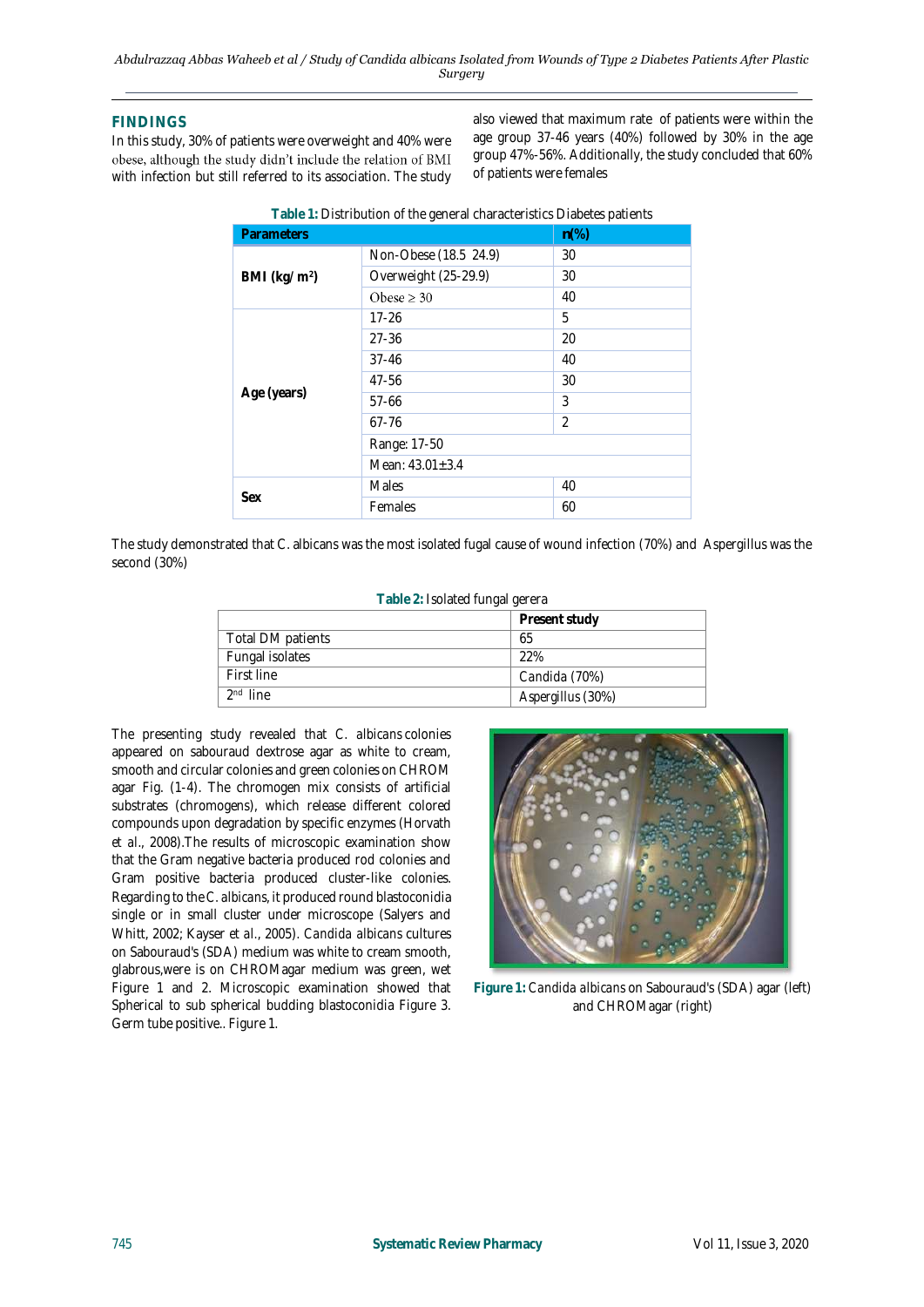

**Figure 2:** CHROMagar plate showing C. albicans



**Figure 3:** Microscopy of *C. albicans* showing Budding and yeast cells (40x)



**Figure 4:** Germ tube of *Candida albicans* after three hours incubation (40x)

### **DISCUSSION**

In this study, 30% of patients were overweight and 40% were obese, although the study did not include a BMI relationship to infection but still indicated its association. The study also showed that the maximum rate of patients were within the age group 37-46 years (40%) followed by 30% in the age group 47% -56%. In addition, the study concluded that 60% of patients are females. This finding is consistent with the results of previous studies. A previous study found that middle-aged young people were the most visited by plastic surgery clinics (7). Another study showed that the age above 25 years are the most vulnerable to cosmetics because of the requirements of modern life as well as the increase of cosmetic clinics and the development of cosmetic procedures in the world, and social media has actually contributed to increase the number of visitors to these clinics. Skin colonization and the development of several skin

manifestations in patients with poor glycemic control and elevated glycosylated hemoglobin, who have abnormal carbohydrate metabolism, relative insulin availability, neuron degeneration, deranged collagen production, microvascular complications and impaired wound healing, seems to be related to a multitude of skin disorders  $(8-11)$ . In addition, the prevalence of cutaneous disease have relation to number of risk factors including age, male gender, family history of onychomycosis and intake of immunosuppressive agents (12,13) . *C. albicans* was completely 100% sensitive to Amphotericin B and Clotrimazole and 25% to Fluconazole. In this study, this result fitted to the result detected by several studies done earlier (14-16) . The most common mechanisms responsible for drug resistance in *Candida spp.* are lower accumulation of drugs into the cells due various drug efflux proteins. Another possibility is the mutations or overexpression of the target gene, that leads to change in the structure of target enzyme which may result in alteration of the target and hence in resistance towards Azole drugs (17,18) . Diabetes mellitus is firmly connected with the advancement of parasitic diseases and dermatoses associated with skin appearances. Two third of diabetic subjects have expanded recurrence of contaminations brought about by Candida or dermatophytes (tinea pedis and onychomycosis) during the course of the malady procedure (5,7). Dermatologic issues happen all the more frequently in patients with type 2 diabetes mellitus, by whom irresistible inclusion of the skin is all the more frequently (immune system skin sores are progressively normal in type 1 diabetes) <sup>(8)</sup>. The most visit contagious illnesses are: tinea pedis (interdigitalis), onychomycosis, candidal intertrigo and candidal vaginitis (4,9) .The regiment of medications relies upon culture distinguishing proof, influenced some portion of body, reality of disease, prior administration and invulnerable circumstance of the patient (4). Routinely, azoles, terbinafine are endorsed. Terbinafine (inhibitor of parasitic squalene epoxidase) cream and sertaconazole cream is the prescribed first line treatment for shallow skin diseases. Onychomycosis is a sign for fundamental antimycotics (for instance terbinafine 250 mg/d for 2-12 weeks). The foundational treatment is associated with unfavorable impacts: sickness, stomach torment, retching, loose bowels, dazedness, rash and pruritus (18-21) . In patients with mucormycosis, amphotericin B with debridement is utilized <sup>(22)</sup>. Other studies involving trauma patients reported a rate of candidemia <10%.3,5,13 For example, the incidence of Candida infection in our population was similar to that reported by our findings. This difference between the rate of Candida infection in trauma patients and the rate among other non-trauma critically ill surgical patients might indicate the relatively low initial inoculum of Candida, prompt surgical attention and the relatively younger age of trauma patients.

### **CONCLUSION**

It was concluded that *C. albicans* was the predominant isolated fungal cause of wound infection in DM patients who admitted because plastic surgery.